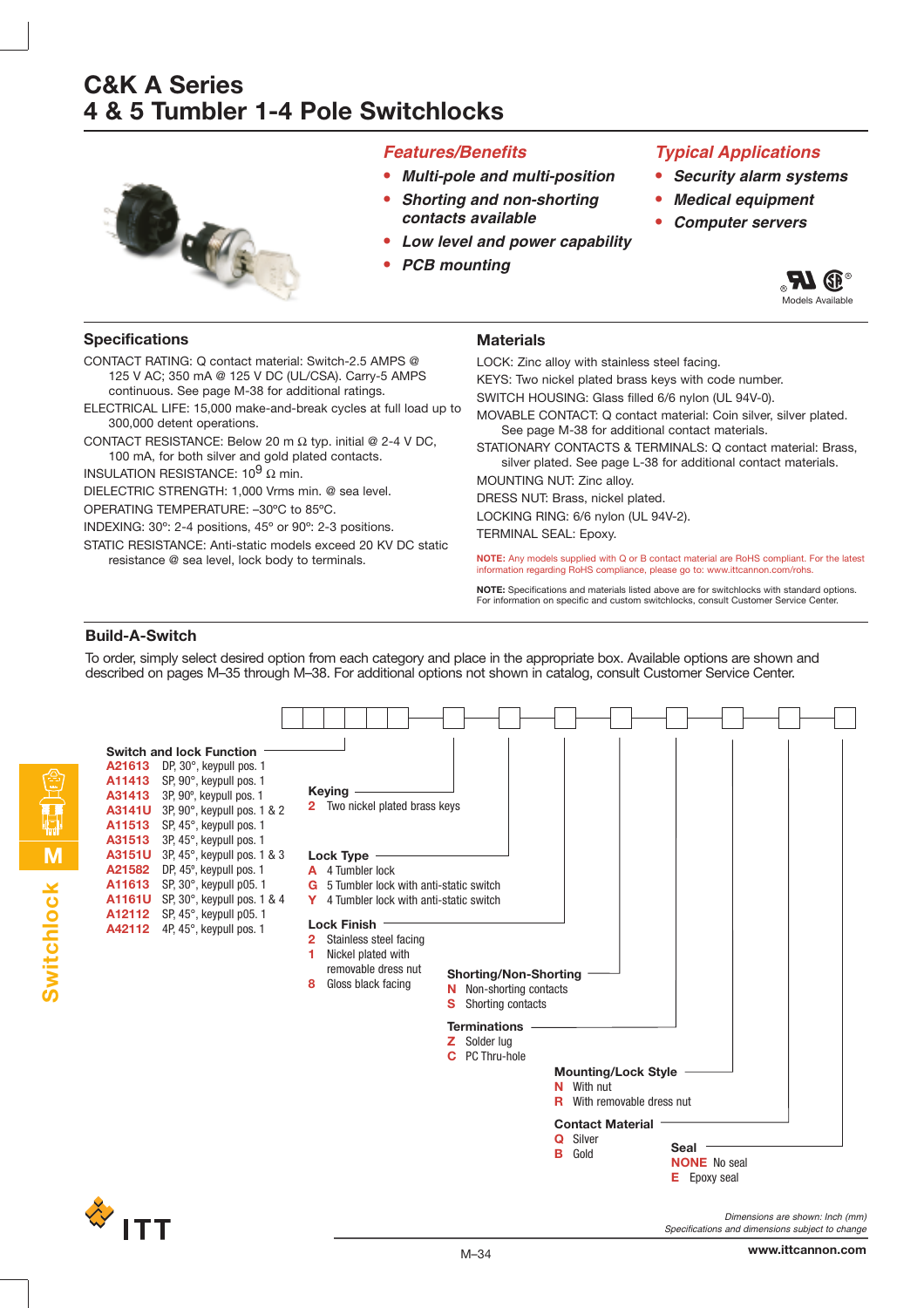#### **SWITCH AND LOCK FUNCTION TROODOOO**

|                        |                     |                              | <b>CONNECTED TERMINALS</b>   |                         |                    |                                     |                                                                                    |                 |  |
|------------------------|---------------------|------------------------------|------------------------------|-------------------------|--------------------|-------------------------------------|------------------------------------------------------------------------------------|-----------------|--|
| NO.<br><b>POLES</b>    | <b>MODEL</b><br>NO. | <b>POS. 1</b>                | <b>POS. 2</b>                | POS <sub>3</sub>        | <b>POS. 4</b>      | <b>KEY PULL</b><br><b>POSITIONS</b> | <b>LOCK</b><br><b>CONFIGURATION</b>                                                | <b>INDEXING</b> |  |
| <b>SP</b><br>3P        | A11413 *<br>A31413  | $A-1$<br>A-1, B-5, C-9       | $A-4$<br>A-4, B-8, C-12      |                         |                    | Position 1                          | <b>POS. 1</b><br>◉<br>$\bullet$ 2                                                  | $90^\circ$      |  |
| 3P                     | A3141U              | A-1, B-5, C-9                | A-4, B-8, C-12               |                         |                    | Positions 1 & 2                     | <b>POS. 1</b><br>◉<br>-◉ 2                                                         |                 |  |
| SP<br>3P               | A11513*<br>A31513   | $A-1$<br>A-1, B-5, C-9       | $A-2$<br>A-2, B-6, C-10      | $A-4$<br>A-4, B-8, C-12 |                    | Position 1                          | <b>POS.1</b><br>$\bullet$<br>$^{\circ}$ $^{\circ}$<br>$\bullet$ 3                  |                 |  |
| 3P                     | A3151U              | A-1, B-5, C-9                | A-2, B-6, C-10               | A-4, B-8, C-12          |                    | Positions 1 & 3                     | <b>POS. 1</b><br>◉<br>$^{\circ}$ 2<br>$\odot$ 3                                    | 45°             |  |
| <b>DP</b>              | A21582              | A-4, C-10                    | A-5, C-11                    | A-2, C-8                |                    | Position 1                          | <b>POS. 1</b><br>$\bullet$<br>$3_{\bullet}$<br>$\sim$ 2                            |                 |  |
| <b>SP</b><br><b>DP</b> | A11613 *<br>A21613  | $A-1$<br>A-1, C-7            | $A-2$<br>A-2, C-8            | $A-3$<br>A-3, C-9       | $A-4$<br>A-4, C-10 | Position 1                          | POS.1<br>$\overline{c}$<br>3<br>$\overline{4}$                                     | $30^\circ$      |  |
| SP                     | $A1161U$ *          | $A-1$                        | $A-2$                        | $A-3$                   | $A - 4$            | Positions 1 & 4                     | POS.1<br>$\bullet$ <sup>2</sup><br>$\circledbullet$<br>$\bullet$ 3<br>$\bigcirc$ 4 |                 |  |
| SP<br>4P               | A12112 *<br>A42112  | $A-1$<br>A-1, B-4, C-7, D-10 | $A-2$<br>A-2, B-5, C-8, D-11 |                         |                    | Position 1                          | POS. <sub>1</sub><br>◉<br>$2^{\circ}$                                              | $45^{\circ}$    |  |

#### **LEGEND**



 $\circledast$  = Key pull possible in these positions.

 $\odot$ = Stop Positions

**\*NOTE:** Switchlock models A114XX, A115XX, A116XX and A12112 with 'C' terminations have additional terminal no. 8 as switch support only. This terminal is not connected electrically inside switch.

All models  $\circ\mathbf{N}$   $\circledast^{\circ}$  with all options when ordered with 'Q' contact material. AX14 models not available with 'S' shorting contacts.







4P MODEL 3P MODEL SP MODEL (omit terminals B, C & D) DP MODEL (omit terminals B & D)

Terminal numbers molded on housing bottom.



Specifications and dimensions subject to change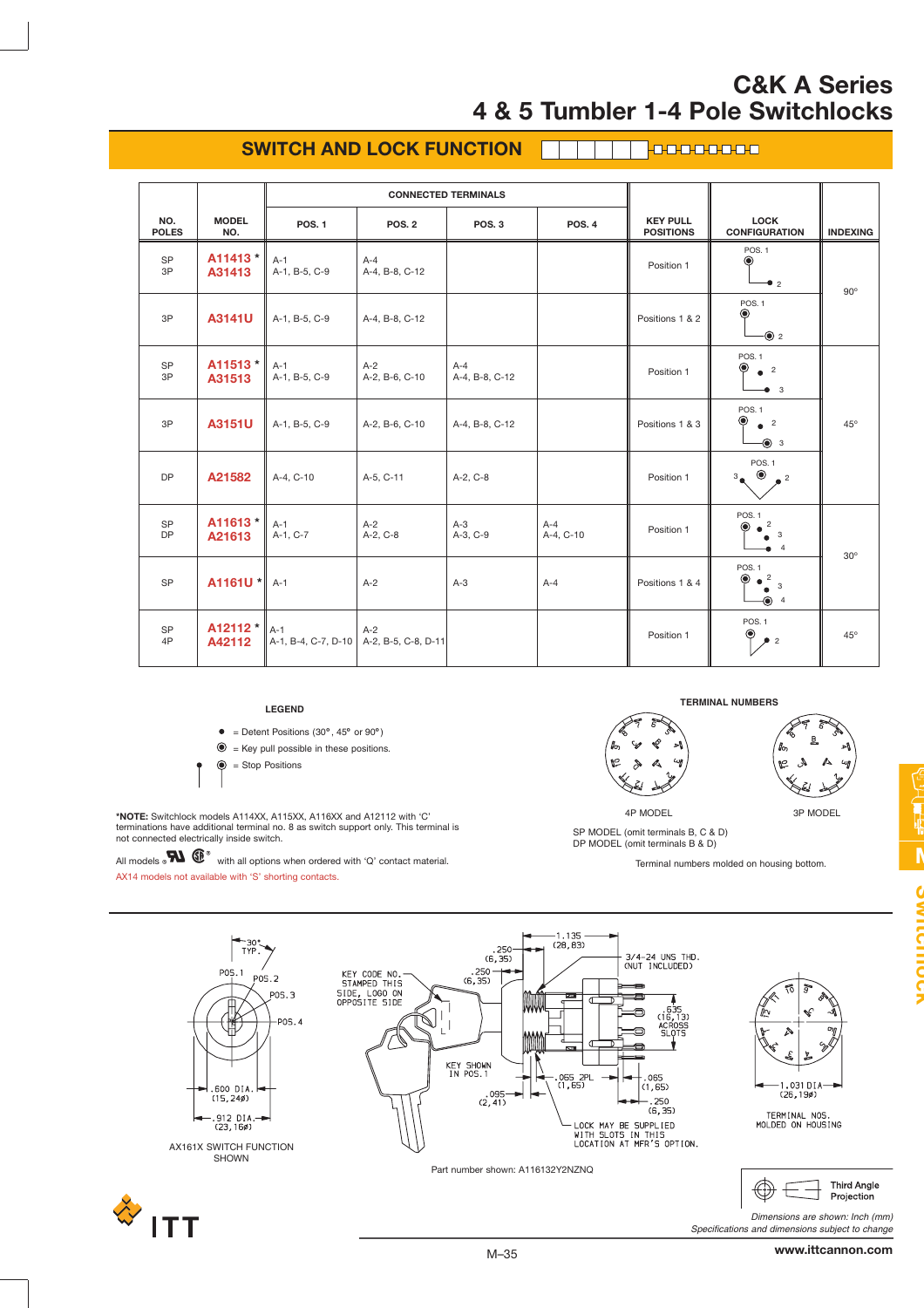## **KEYING**

| <b>OPTION</b><br><b>CODE</b> | <b>KEYING OPTIONS</b>      | <b>CODE NO.</b><br><b>ON KEY</b> | CODE NO.<br><b>ON LOCK</b> |
|------------------------------|----------------------------|----------------------------------|----------------------------|
| 2                            | 2 NICKEL PLATED BRASS KEYS | <b>YES</b>                       | <b>NO</b>                  |

**NOTE:** All orders keyed alike, standard. For more than one key code, replacement keys, or other special features, consult Customer Service Center.



Key part number: 115140126

**NOTE:** Key head shape subject to change without notice.

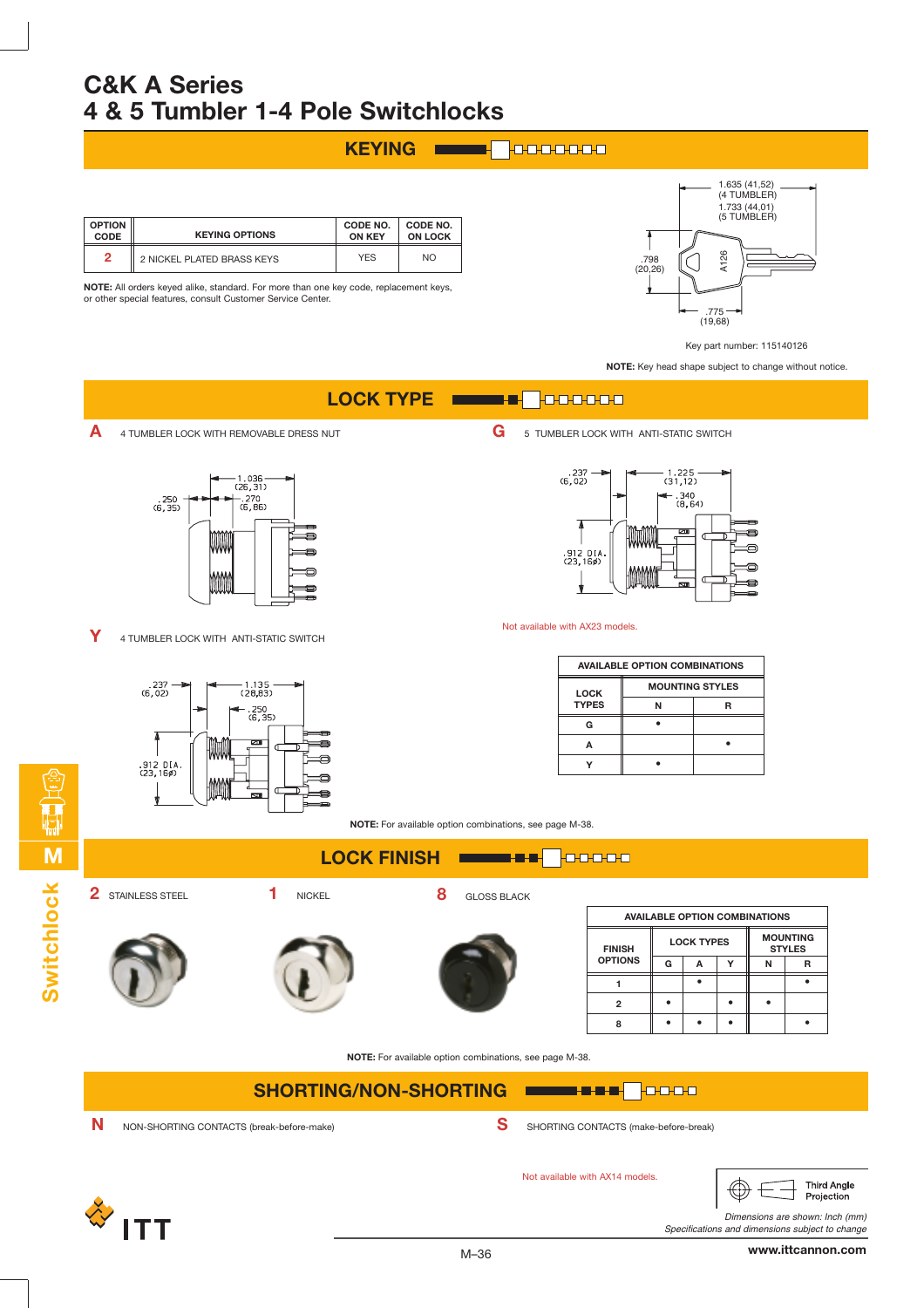



Dimensions are shown: Inch (mm) Specifications and dimensions subject to change

and panel. Place switch through cutout in rear of panel. Install and tighten dress nut by hand, then tighten hex nut. Always tighten assembly with back of panel hex nut to avoid damaging front of panel.



**www.ittcannon.com**

**M**

I.

**Switchlock**

**OWINDUCT**